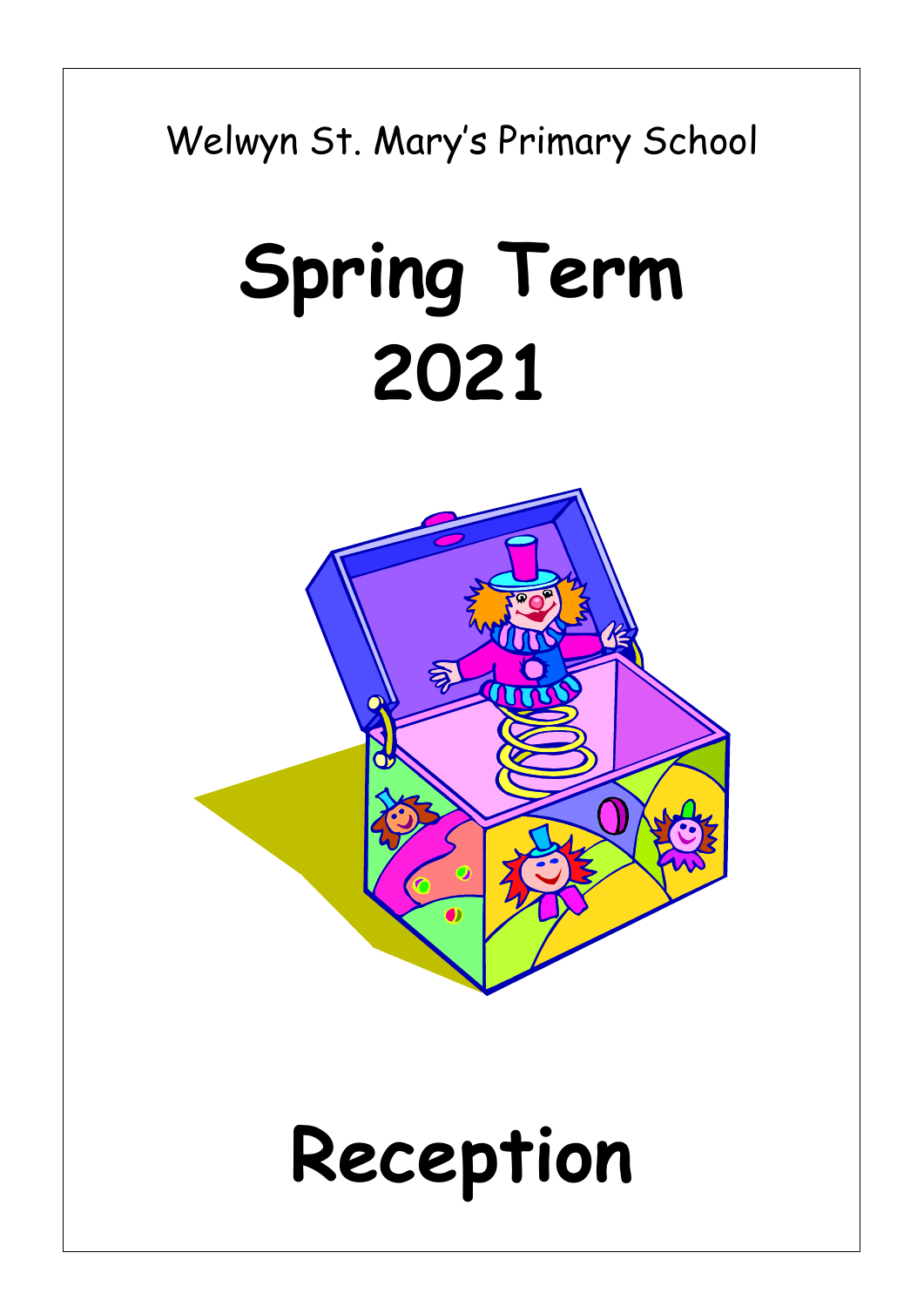**Welcome back! We hope you all had a good Christmas and a happy New Year.**

## **Topics for this term.**

Our first topic this year is Toys. We will be thinking about:

- Special toys
- **EQUALER** Toys that move
- **Puppets**
- Old and new toys



We will also be looking at different kinds of

birds to tie in with the RSPB big bird watch at the end of January.

Our second topic this term focuses on People that help us and will include:

- $\Box$  People that help us at home.
- People that help us at school.
- **People that help us in the local community.**
- The Emergency Services. **~** This **may** include a trip to Welwyn Fire Station (date to be arranged later).

If there is anyone who would like to talk to the children about their work as part of this topic, we would welcome you with open arms, especially anyone involved in the emergency services. Please let us know.

Our third topic will be Spring and Easter.

There are a few things that you can continue to do to help us:

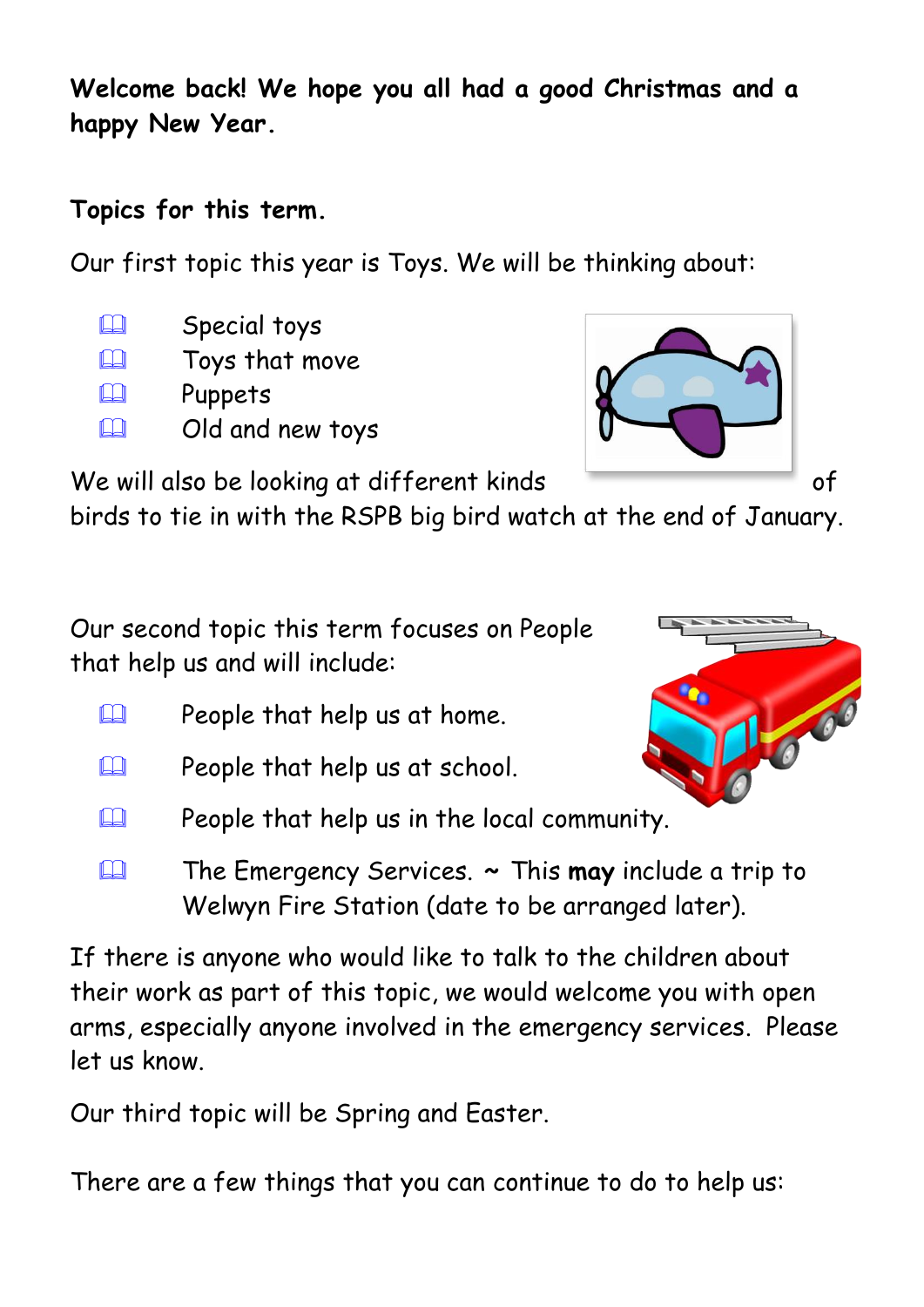Please continue to read with your child for a short period every day. Your child will not only benefit from reading to you but also from hearing you read to them.



- Our PE days are Tuesdays and Thursdays for both classes. Please continue to send your child in wearing their PE kits on these days. Thank you.
- Please continue to send your child into school each morning with their book bag and a water bottle. You can either provide your own fresh fruit and vegetables for snack, or have school snack.



If you would like to help in class in any way please let us know as we would welcome your time and talents! This could be reading with the children, helping us with the library or something else you could